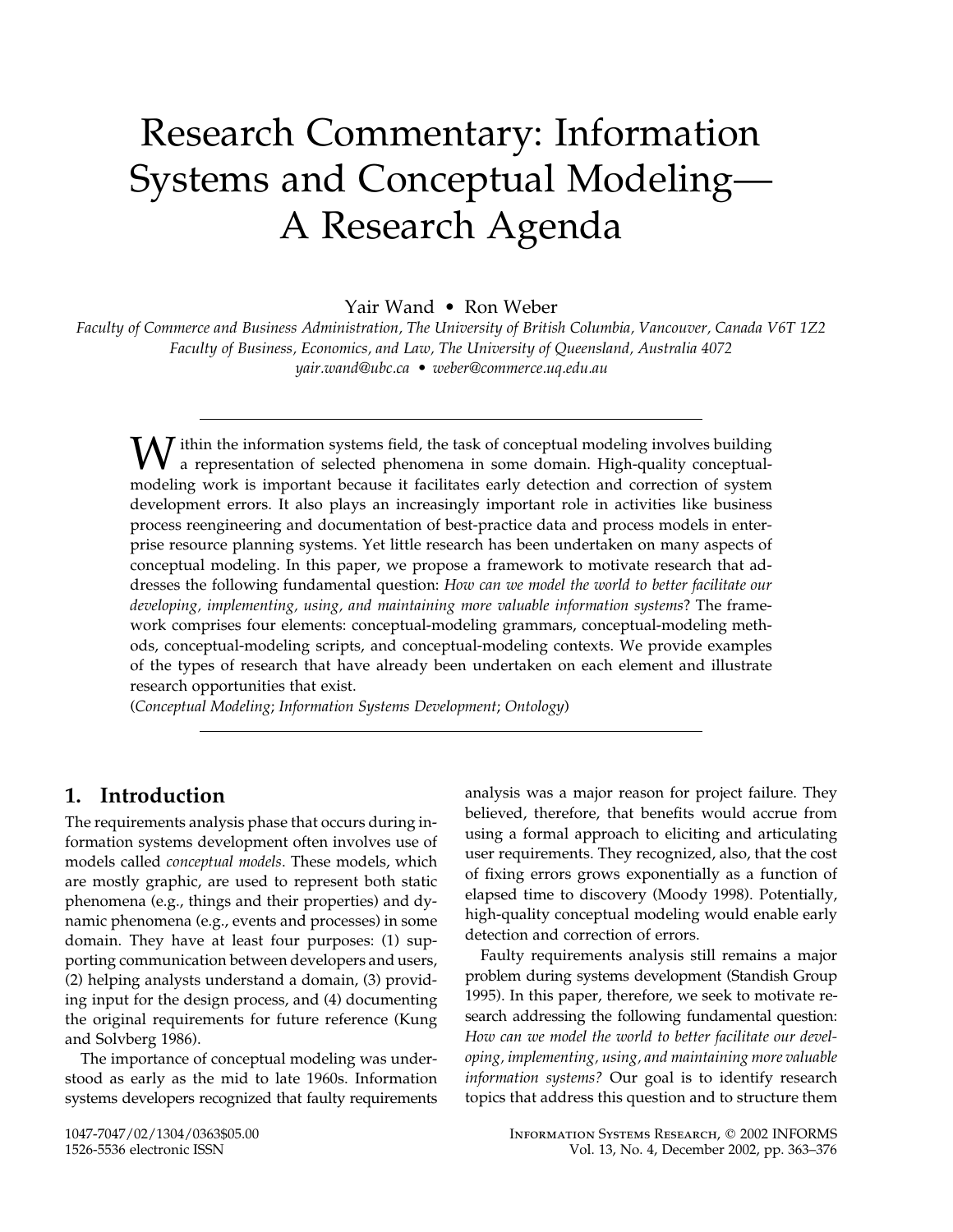in such a way that a compelling research agenda unfolds.

In the sections below, we first provide some background and motivation. Next, we articulate a framework for research on conceptual modeling that comprises four major elements. We then discuss each element in more detail and provide examples of the types of research that might be done. Finally, we present some brief conclusions.

# **2. Background and Motivation**

During the 1970s and 1980s, much research was done on conceptual modeling. Most involved development of modeling techniques (e.g., Chen 1976). It was spurred mainly by substantial developments in, and rapid adoption of, database systems and systemsanalysis techniques.

During the 1990s, research on conceptual modeling languished somewhat. For several reasons, however, renewed interest in conceptual modeling research has occurred:

• the emergence of the object-oriented approach,

• the challenges faced in eliciting requirements when user cohorts are large, diffuse, and unknown (e.g., as with many business-to-consumer e-commerce systems),

• the use of data and process models for enterprise resource planning systems,

• the potential of conceptual models to assist business process reengineering,

• the desire to reuse software components by identifying reusable specifications,

• the need to understand the broader social context of system development,

• the belief that a sounder theoretical base for conceptual modeling is emerging.

Despite the importance of conceptual modeling, anecdotal and research evidence suggest that it is not done well. Practitioners report that conceptual modeling is difficult and that it often falls into disuse within their organizations. Experimental research (Batra et al. 1990, Goldstein and Storey 1990, Prietula and March 1991) and survey research (Batra and Marakas 1995, Hitchman 1995, Maier 1996) confirm these views.

# **3.** A Framework for Research on **Conceptual Modeling**

Figure 1 presents a framework to structure the way we might think about research on conceptual modeling. The framework comprises four elements:

• A *conceptual-modeling grammar* provides a set of constructs and rules that show how to combine the constructs to model real-world domains. For example, the entity-relationship modeling grammar has the constructs "entity" and "relationship." A rule in the grammar specifies that two entities can be associated only via a relationship.

• A *conceptual-modeling method* provides procedures by which a grammar can be used. Usually one major aspect of a method prescribes how to map observations of a domain into a model of the domain. Ideally, methods provide procedures to identify instances of all phenomena that can be modeled via a grammar.

• A *conceptual-modeling script* is the product of the conceptual-modeling process. For example, the scripts generated by the entity-relationship grammar are entity-relationship diagrams (ERDs). Each script is a *statement* in the language generated by the grammar.

• The *context* is the setting in which conceptual modeling occurs and scripts are used. In this paper, we focus on just three contextual factors that seem critical: (a) *individual difference factors*—These include stakeholders' experience, training, and cognitive abilities; (b) *tasks factors*—Grammars and scripts are used for different information systems-related tasks; and (c) *social agenda factors*—Grammars and scripts are often

#### **Figure 1 Framework for Research on Conceptual Modeling**



Information Systems Research 364 Vol. 13, No. 4, December 2002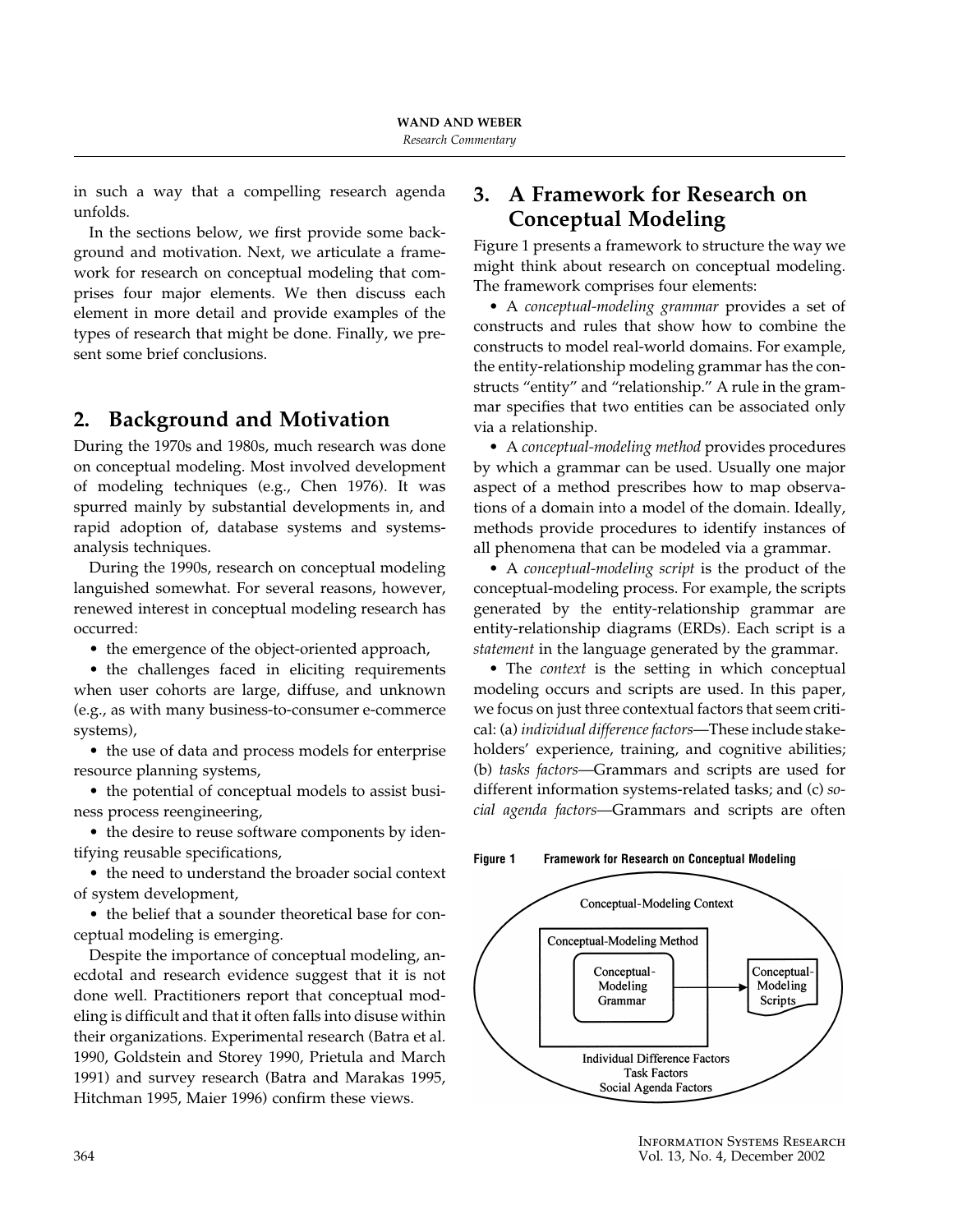used within a wider context that involves organizational change.

In the following sections, we survey some research that has been undertaken on each element of our framework and suggest opportunities for further research. Although the elements interact in important ways, we examine each individually to help structure our discussion. Our review of research is not intended to be comprehensive. We simply seek to illustrate the kinds of work that have been done and the research opportunities available.

# **4. Conceptual-Modeling Grammars**

Research on conceptual-modeling grammars focuses on developing new grammars as well as understanding, evaluating, and improving existing grammars.

### **4.1. Overview of Some Existing Research**

Early work on conceptual-modeling grammars focused primarily on developing new grammars (e.g., Chen 1976). The choice of constructs and rules in these grammars usually reflected their developers' intuition and experience. In the absence of theory, new grammars began to proliferate during the 1970s and 1980s. Each was supposedly better than the rest. Many researchers became frustrated with the situation. The pejorative term, "YAMA," arose—"Yet Another Modeling Approach" (Oei et al. 1992).

Some researchers attempted to evaluate competing grammars by comparing their similarities and differences (e.g., Olle et al. 1982, 1983, 1986). Others undertook case-study evaluations (e.g., Floyd 1986). In the absence of theory, however, it was difficult to determine whether the results were valid. In the late 1980s and early 1990s, therefore, attempts were made to establish a theoretical basis for conceptual-modeling *grammars*. For example, Wand and Weber (1993) proposed that conceptual-modeling grammars should be based on a theory of ontology—that is, a theory that articulates those constructs needed to describe the structure and behavior of the world in general (see also Wimmer and Wimmer 1992, Ashenhurst 1996). The *ontological expressiveness* of the grammar could then be evaluated by comparing its constructs against the constructs in an ontology. Such analysis might reveal several types of grammatical deficiencies:

• *Construct overload—*Several ontological constructs map to one grammatical construct.

• *Construct redundancy*—Several grammatical constructs map to one ontological construct.

• *Construct excess*—A grammatical construct might not map to any ontological construct.

• *Construct deficit—*An ontological construct might not map to any grammatical construct.

The existence of these types of deficiencies potentially undermines a grammar's usefulness. When construct overload and redundancy exist, users may become confused about the meaning of scripts that the grammar generates. In essence, they confront problems of homonymy and synonymy (Mylopoulos 1998). Construct excess might confuse users about the nature and purposes of the excess constructs. Construct deficit might hinder a modeler's ability to represent some real-world phenomena.

Other theoretical bases besides ontology have been used to evaluate grammars. For example, Parsons (1996) has used concept theory, Auramaki et al. (1988) have used speech-act theory, and Stamper (1987) has used semiotics. In all cases, the goal has been to anchor the grammar's constructs and rules to theories of representation or communication.

Theoretical work has also been undertaken on the use of multiple conceptual-modeling grammars. Most grammars do not provide a sufficient set of constructs to model *all* phenomena in a domain. Furthermore, in most grammars certain phenomena can be modeled easier than others (see, e.g., Agarwal et al. 1999). Even if a grammar could model all phenomena equally well, the cognitive demands placed on users to generate and interpret scripts may be too high. Consequently, multiple grammars may be needed to model a domain completely. When this outcome occurs, Green (1996) argues that grammars should be chosen to achieve two criteria. First, minimum ontological overlap (MOO) is achieved when the same ontological construct cannot be represented via alternative grammars. MOO reduces the likelihood of producing conflicting domain representations. Second, maximum ontological coverage (MOC) is achieved if the grammars in combination cover all phenomena to be modeled. MOC increases the likelihood of producing complete domain representations.

The empirical work that has been undertaken so far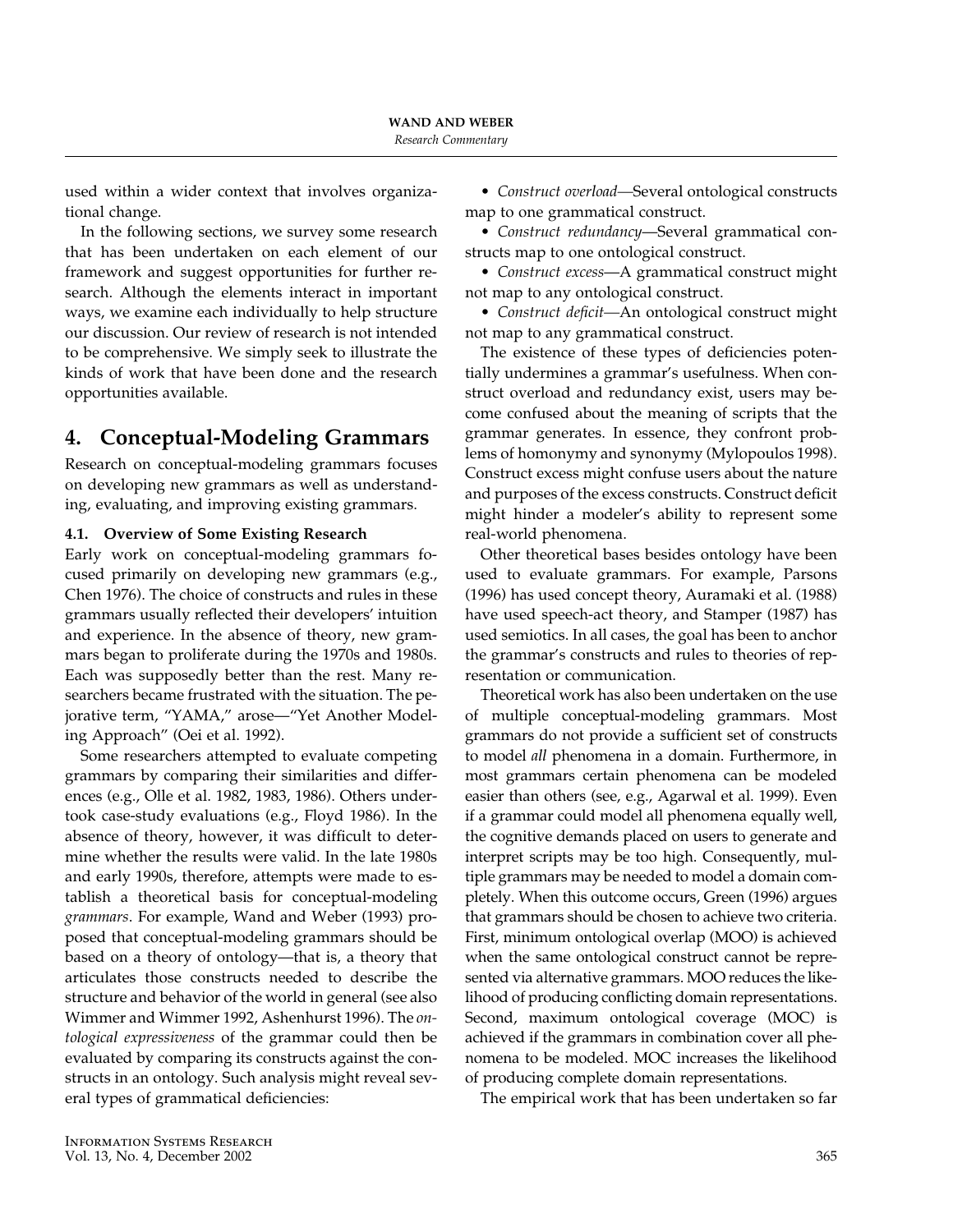to evaluate grammars can be categorized into three groups: *between (inter-) grammar* comparisons, *within (intra-) grammar* evaluations, and *multigrammar* studies examining issues of combining several grammars (Table 1). Much early work is empirical rather than theoretical (e.g., Brosey and Shneiderman 1978). For example, two different grammars were used to generate scripts for the same domain. The scripts' effectiveness was then evaluated empirically in some way. Much of this work also confounds conceptual-modeling issues and data-modeling issues.

Later empirical work is more theory-driven and better focused on conceptual-modeling issues. For example, Gemino (1999) and Bodart et al. (2001) empirically test predictions about the effects of the optional property construct in the entity-relationship grammar. They argue that optional properties are an instance of construct excess because things in the world either possess or do not possess properties. Their empirical results show that users of conceptual models were better able to solve problems about domains if optional properties were proscribed and replaced instead by subclasses with only mandatory properties.

### **4.2. Some Future Research Opportunities**

In general, future theoretical and empirical research on grammars should investigate their *effectiveness* or *efficiency*. These goals can be pursued in the context of either *script creation* or*script interpretation* tasks. Ideally, grammars allow users, with minimum resources, to (a) create a "faithful" representation of domains and (b) "faithfully" interpret representations so that the semantics of domains are understood. For creation tasks, the focus is a tangible product—the script itself. For interpretation tasks, the focus is an intangible product—the domain understanding invoked by a script. Therefore, the latter type of research is more difficult to undertake.

More specifically, however, we propose that further research on grammars can be undertaken in at least *eight* areas:

(1) *Evaluation of ontologies*. The outcomes of any evaluations of a grammar for ontological expressiveness depend on which constructs are present or absent in the ontological theory used. For various reasons, Wand and Weber have chosen Bunge's (1977) ontological theory to evaluate grammars, but others might be used.

For example, Milton and Kazmierczak (1999) have used Chisholm's (1996) ontology and Ashenhurst (1996) has used a hybrid of ontologies. Ultimately, the usefulness of ontologies can only be determined empirically. Two types of evaluation can be undertaken. First, ontologies can be evaluated to determine how well they account for users' experiences with different grammars. Second, scripts generated via grammars using ontologically based modeling rules (e.g., Evermann and Wand 2001, Wand and Woo 1993) can be evaluated to determine their usefulness.

(2) *Evaluation of grammars*. Evaluating the ontological expressiveness of grammars provides a basis for understanding their likely strengths and weaknesses. For example, Green and Rosemann (2000) have evaluated Scheer's (1999) Architecture of Integrated Processes, which forms the basis for the ARIS Toolset 4.1, a CASE tool with over 14,000 licences worldwide. They predict that ARIS users will encounter certain difficulties when constructing models. Similarly, Opdahl and Henderson-Sellers (1999) report their work on ontological expressiveness of OML (object modeling language) and UML (unified modeling language). Both are key grammars in current object-oriented conceptual-modeling work. They have discovered instances of construct overload, redundancy, excess, and deficit. Another example is the evaluation of ARIS and Object-Process Modeling (OPM) as a basis for analysing off-the-shelf software requirements (Soffer et al. 2001). Empirical work could now be done to determine the impacts, if any, that these deficiencies have on users of these grammars. Because a grammar's effectiveness is evaluated via the use of scripts generated by the grammar, care must be taken in empirical tests not to confound grammar quality with script quality (see §6.2 below).

(3) *Assigning real-world semantics to grammars*. Grammars often are first created to support software design. Thus, their constructs represent software elements, not real-world elements. Design grammars can be extended to facilitate their use in conceptual modeling by assigning ontological meaning to the grammar's constructs. For example, the entity-relationship grammar was developed to support database design (Chen 1976). Subsequently it has been extended to represent modeling concepts such as generalization (Teorey et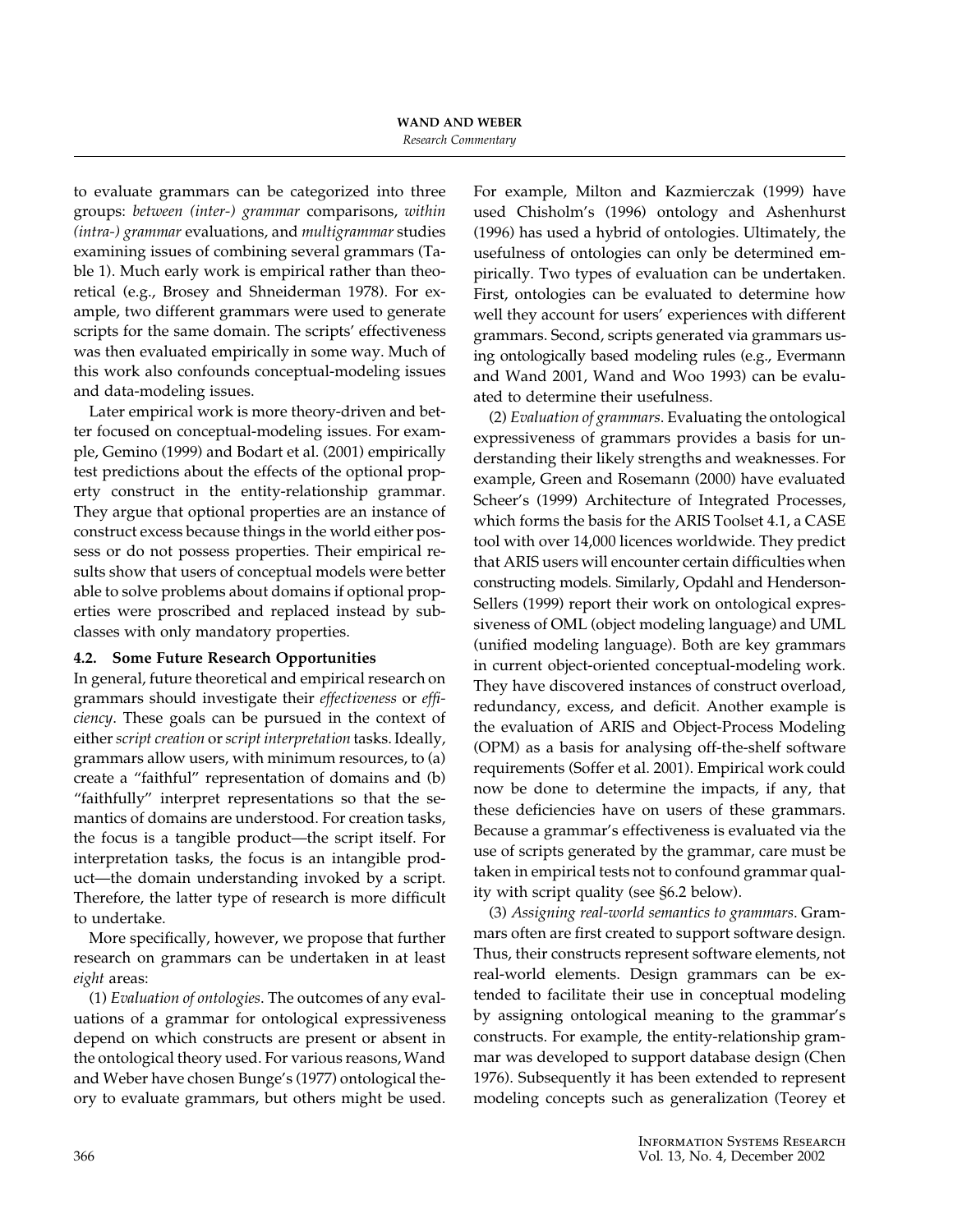#### **WAND AND WEBER**

#### *Research Commentary*

#### **Table 1 Categorization of Some Empirical Work on Modeling**

| Nature of work                                     | Details                                                                                 | Authors                                                                                     |
|----------------------------------------------------|-----------------------------------------------------------------------------------------|---------------------------------------------------------------------------------------------|
| Intergrammar<br>Type of Grammars                   | <b>Grammars or Constructs</b>                                                           |                                                                                             |
| Database models                                    | Comparing the relational and hierarchical models                                        | Brosey and Schneiderman (1978)                                                              |
| Semantic data models compared to<br>data models    | The entity-relationship model in various forms compared to<br>the relational data model | Jarvenpaa and Machesky (1989)<br>Batra et al. (1990)                                        |
| Semantic (conceptual) modeling<br>methods          | Extended entity relationship diagrams and NIAM                                          | Kim and March (1995)                                                                        |
| Process modeling methods                           | Dataflow diagrams and IDEF0 (Intgerated definition for<br>functional decomposition)     | Yadav et al. (1988)                                                                         |
| Object-oriented and structured<br>analysis methods | <b>OOA vs DFDs</b>                                                                      | Vessey and Conger (1994)<br>Agarwal et al. (1996)<br>Agarwal et al. (1999)<br>Gemino (1999) |
|                                                    | 00A vs DFDs and ERDs                                                                    | Gemino and Wand (2001)                                                                      |
| Intragrammar<br>Grammar                            | <b>Construct Studied</b>                                                                | Authors                                                                                     |
| Entity-relationship diagrams                       | Use of structural constraints                                                           | Siau et al. (1997)                                                                          |
| Entity-relationship diagrams                       | Comparing the use of optional and mandatory properties                                  | Gemino (1999)<br>Bodart et al. (2001)                                                       |
| ERD or OOA                                         | Alternative representations of the relationship construct                               | Siau et al. (1995)                                                                          |
| Multigrammar<br>Purpose of Study                   | What was examined                                                                       |                                                                                             |
| How users combine grammars                         | <b>CASE tools</b>                                                                       | Green (1996)                                                                                |
| Use of multiple diagrams                           | Object-oriented diagrams (OMT and UML)                                                  | Kim et al. (2000)                                                                           |

Based on a table in Gemino and Wand (2001).

al. 1986). In addition, Wand et al. (1999) have assigned ontological meaning to some of the grammar's constructs. Similarly, UML was created to support software design. Evermann and Wand (2001) show how UML can be extended to facilitate conceptual modeling by mapping its constructs to ontological concepts.

(4) *Better use of grammars*. When a grammar's constructs are mapped to ontological constructs, improved ways of using the grammar to model realworld phenomena may become apparent (e.g., Wand and Woo 1993). Rules can be devised to guide the modeling process. For example, the entity-relationship grammar can be used to represent the same fact via

Information Systems Research Vol. 13, No. 4, December 2002 367

different constructs. Ontologically based rules provide more precise guidance on which construct should be used under particular circumstances (Wand et al. 1999).

(5) *Study of ontological issues*. A number of important ontological problems that have implications for the design of conceptual-modeling grammars still must be solved. For example, the meronymic (part-of) relation is an important real-world phenomenon that often needs to be modeled (e.g., in a bill-of-materials application). Supposedly, part-of relations are transitive, irreflexive, and antisymmetical (Varzi 1996). Winston et al. (1987) argue that different types of meronymic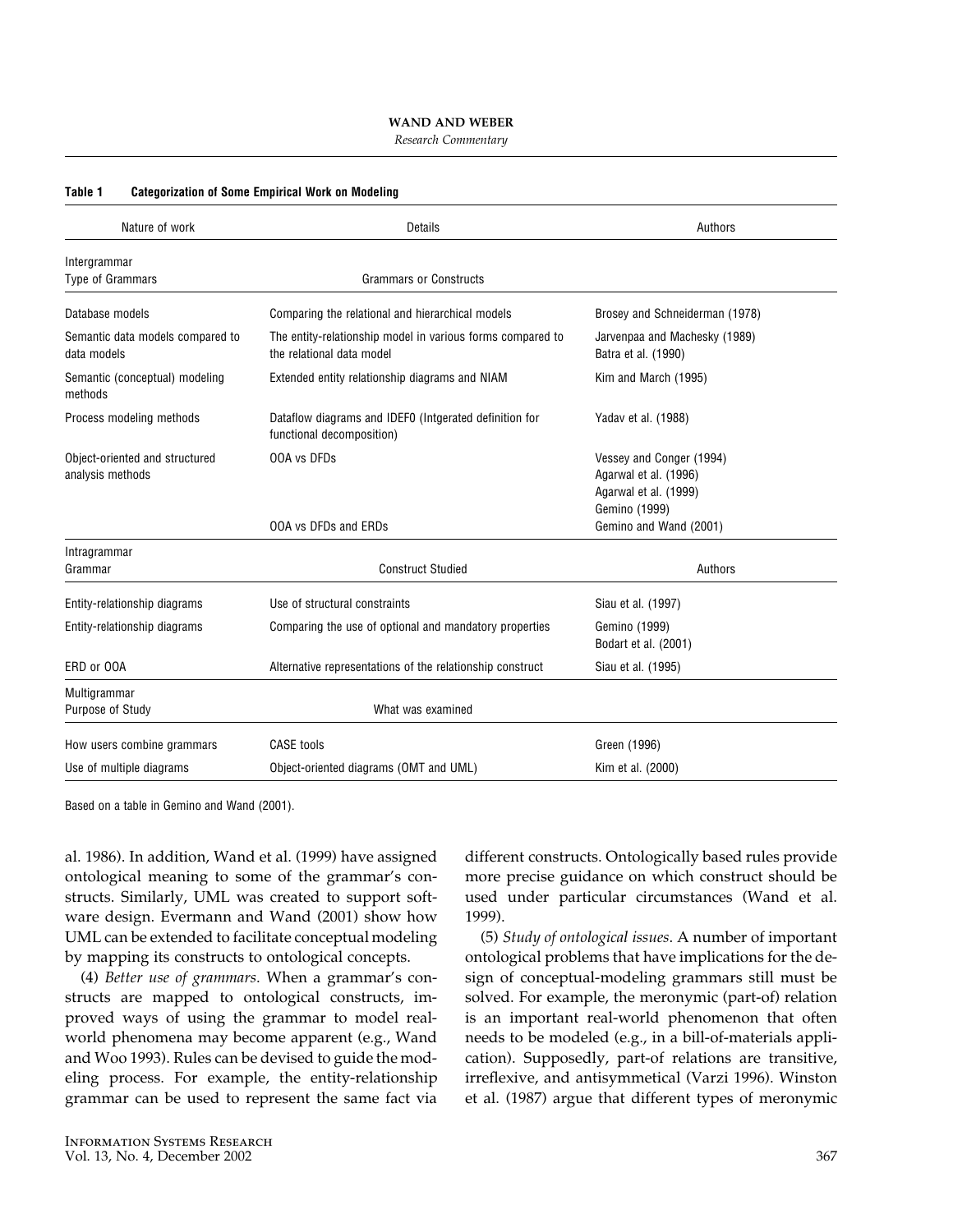relations must be recognized, however, and that not all support transitivity. To the best of our knowledge, no conceptual-modeling grammar exists that provides different constructs to model the different types of meronymic relations, nor rules to prevent their use in ways that lead to apparent intransitivity (see also Artale et al. 1996).

(6) *Empirical testing of theoretical predictions and rules*. Substantial work needs to be done to test predictions made about the strengths and weaknesses of grammars based on their ontological expressiveness. For example, Weber (1997, pp. 103–130) identifies instances of construct overload, redundancy, excess, and deficit that exist in the entity-relationship grammar. Little research has been conducted, however, to evaluate their effects on users of conceptual models (as opposed to database models) produced by the grammar. Similarly, the usefulness of ontologically based modeling rules needs to be tested. How such research should be designed and conducted is still unclear. Research results obtained with the "toy" conceptual models sometimes used in experiments may not generalize to practice. Undertaking empirical work in more realistic settings, however, involves substantial difficulties. The psychological models that should be used to evaluate the effects of a grammar's strengths and weaknesses on users are also unclear. Several have been tried with mixed success: Norman's (1986) *theory of action* (Gemino 1999), Hutchins et al.'s (1985) notion of *semantic distance* (e.g., Batra et al. 1990, Siau 1996), Newell and Simon's (1972) ideas of *cognitive fit* (Agarwal et al. 1996, 1999), Larkin and Simon's (1987) concepts of *informational and computational equivalence* (Agarwal et al. 1999, Kim et al. 2000, Siau 1996), Anderson's (1983, 1995) *models of cognition* (Siau 1996), and Mayer's (1989) *theory of learning* (Bodart et al. 2001, Gemino 1999).

(7) *Use of multiple grammars*. Research needs to be undertaken to investigate the impact of using combinations of grammars to provide representations of a domain. Following Green (1996), ontological theories can be used to predict which combinations of grammars best support users. These predictions can then be tested empirically. Other approaches might be used, however. For example, Kim et al. (2000) use theories of diagrammatic reasoning (Larkin and Simon 1987) to

predict which combinations of object-modeling grammars generate scripts that best support users.

(8) *Implications of grammar deficiencies*. As discussed above, construct deficit and overload can reduce the effectiveness of a grammar. For example, Wand and Weber (1995) argue that the entity-relationship grammar lacks constructs to support system decompositions. The impact of such deficiencies needs to be tested empirically.

# **5. Conceptual-Modeling Methods**

While grammars provide ways to model real-world phenomena, users still need to know the *method* of applying the grammar. Creating a faithful representation with a grammar entails two activities: identifying the phenomena to be modeled and mapping the phenomena into the grammar's constructs. Often grammars are well formalized, but their creators provide neither a detailed nor unambiguous way of using them (UML is one example). For this reason, research on modeling methods focuses on developing new methods of using grammars as well as understanding, evaluating, and improving existing methods.

### **5.1. Overview of Some Existing Research**

Script creation via a grammar has technical and behavioral aspects. Technically, stakeholders must be able to identify and classify different phenomena if they are to be able to create scripts that faithfully describe their domain of concern. They must also be able to model these phenomena accurately and completely using appropriate grammatical constructs. Thus, researchers have sought to show stakeholders how to identify and model:

• things, objects, entities, and properties/attributes (e.g., Wand and Woo 1993);

• classes and class structures (e.g., Parsons 1996);

• couplings/interactions and mutual properties/ relationships (e.g., Wand et al. 1999);

• meronymic or part-of relationships (e.g., Storey 1991, Opdahl et al. 2001);

• decompositions and level structures (e.g., Paulson and Wand 1992);

• events, processes, and workflows (e.g., Curtis et al. 1992, Basu and Blanning 2000, van der Aalst et al. 2000).

Behaviorally, stakeholders must be able to elicit knowledge about a domain and to conceive of this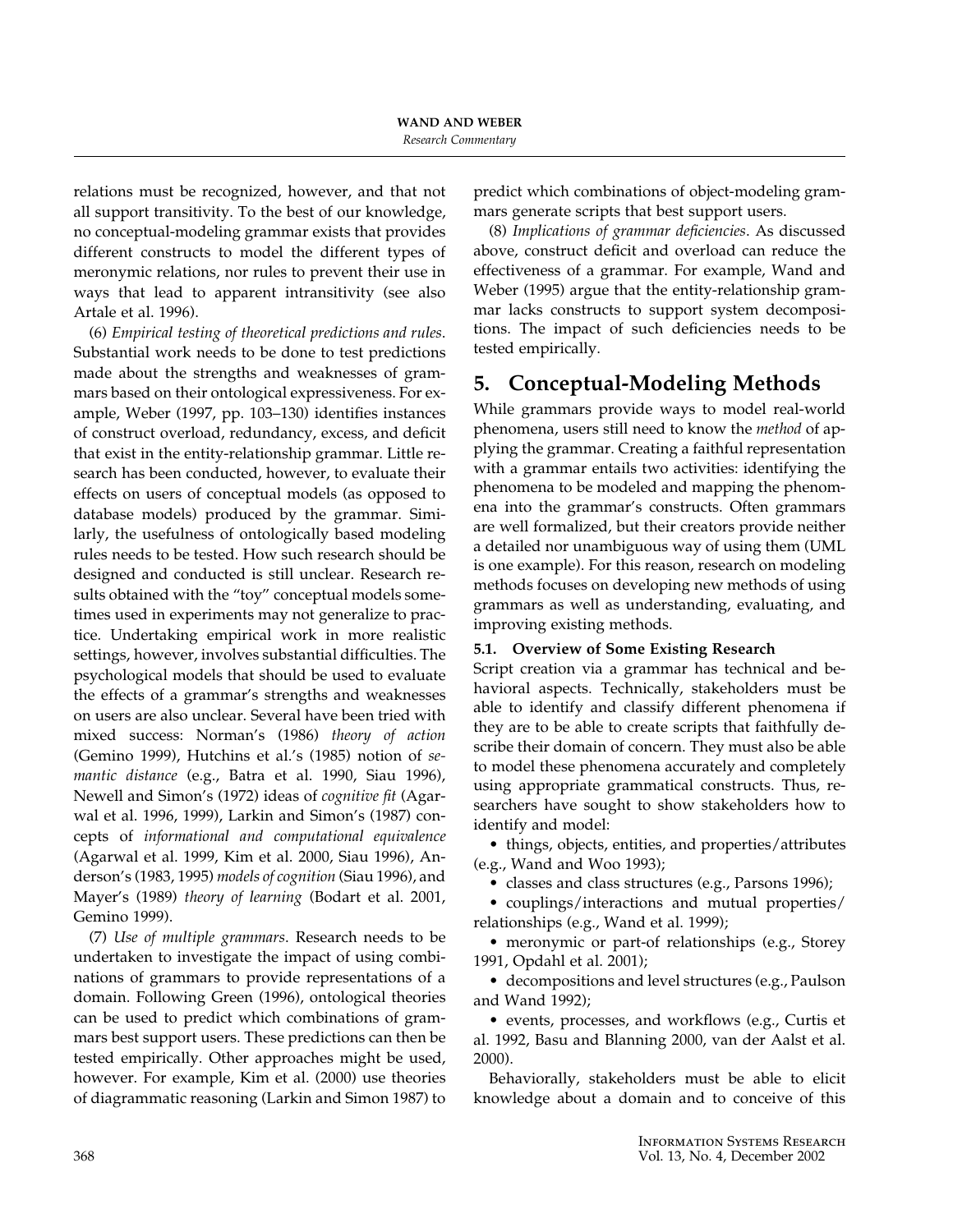knowledge in ways that allow it to be described via a grammar. Values and beliefs about how conceptual modeling works should be done underpin conceptualmodeling methods. A method may make explicit or implicit assumptions about how stakeholders interpret phenomena in the world (epistemological assumptions). These assumptions, in turn, affect how knowledge is elicited using the method.

Some researchers have articulated explicitly the values and beliefs that underlie the conceptual-modeling methods they have developed. For example, in his Soft Systems Methodology (SSM), Checkland (1981) has the stakeholders in a system formulate "root definitions" and draw "rich pictures" of "human activity systems." These models help stakeholders *learn* about their domain and help them to decide on a model that will form the basis of an implemented information system (Doyle et al. 1993). Thus, conceptual-modeling activities in SSM are founded on subjectivist, sense-making values and beliefs.

Hirschheim et al. (1995) provide an extensive account of the values and beliefs that either explicitly or implicitly underlie conceptual-modeling methods. They classify methods into two schools: (a) fact based—This school assumes conceptual models are based on objective facts, and (b) rule based—This school assumes conceptual models are based on socially constructed views of the world.

### **5.2. Some Future Research Opportunities**

We propose that further research on conceptualmodeling methods can be undertaken in at least *four* areas:

(1) *Performance of alternative methods*. A method must enable stakeholders to elicit knowledge about a domain and to conceive this knowledge so it can be described via a grammar. The effectiveness and efficiency of a method in accomplishing this task is an important issue for empirical research.

(2) *Methods to identify types of phenomena*. A critical task in conceptual modeling is the *identification* of relevant phenomena in the modeled domain. To illustrate the problem, consider *interaction*. How can stakeholders in a conceptual-modeling process identify all relevant interactions in a domain? Some researchers suggest *speech act theory* as a basis for identifying relevant interactions (Winograd and Flores 1987, Wand et al. 1995). Speech act theory analyzes human *communicative acts*—acts whereby one person communicates meaning to another person and/or seeks to evoke an action/event in another person (Searle 1969). Two things engaged in "communicative" acts, however, might also be machines or software agents. Thus, speech act theory appears to hold promise as a means of identifying interactions.

(3) *Methods to classify phenomena*. Stakeholders must also *classify* relevant phenomena in the modeled domain. To illustrate the problem of classifying phenomena, consider the constructs of "things" and "properties of things." Determining whether a certain phenomenon should be designated as a thing or a property is often difficult. For example, should the color "red" be modeled as a thing with properties (e.g, hue) or a property of some other thing (e.g., a car)? Some researchers adopt a relativist viewpoint. They argue that users should be allowed to choose which construct to use (e.g., Halpin 1995). Others assert that a phenomenon must be either a thing or a property of a thing—it cannot be both (Weber 1996). Researchers who adopt this latter stance need to provide guidance to practitioners, therefore, on how to distinguish things from properties of things (e.g., Wand and Woo 1993).

(4) *The effects of values and beliefs*. As Hirschheim et al. (1995) point out, in many cases we are only just beginning to understand the nature and implications of the values and beliefs that underlie different conceptual-modeling methods. We know little about how well stakeholders assimilate these values and beliefs into their actions or the impact on their conceptual-modeling work. Much scope exists for further theoretical and empirical work.

# **6. Conceptual-Modeling Scripts**

Research on conceptual-modeling scripts focuses on determining those properties of scripts that facilitate or inhibit the tasks that the scripts are intended to support. The grammar that generates the scripts is taken as "given." The goal is to determine how to produce the "best" scripts via the grammar.

### **6.1. Overview of Some Existing Research**

Recall that conceptual-modeling scripts are the "sentences" generated by conceptual-modeling grammars.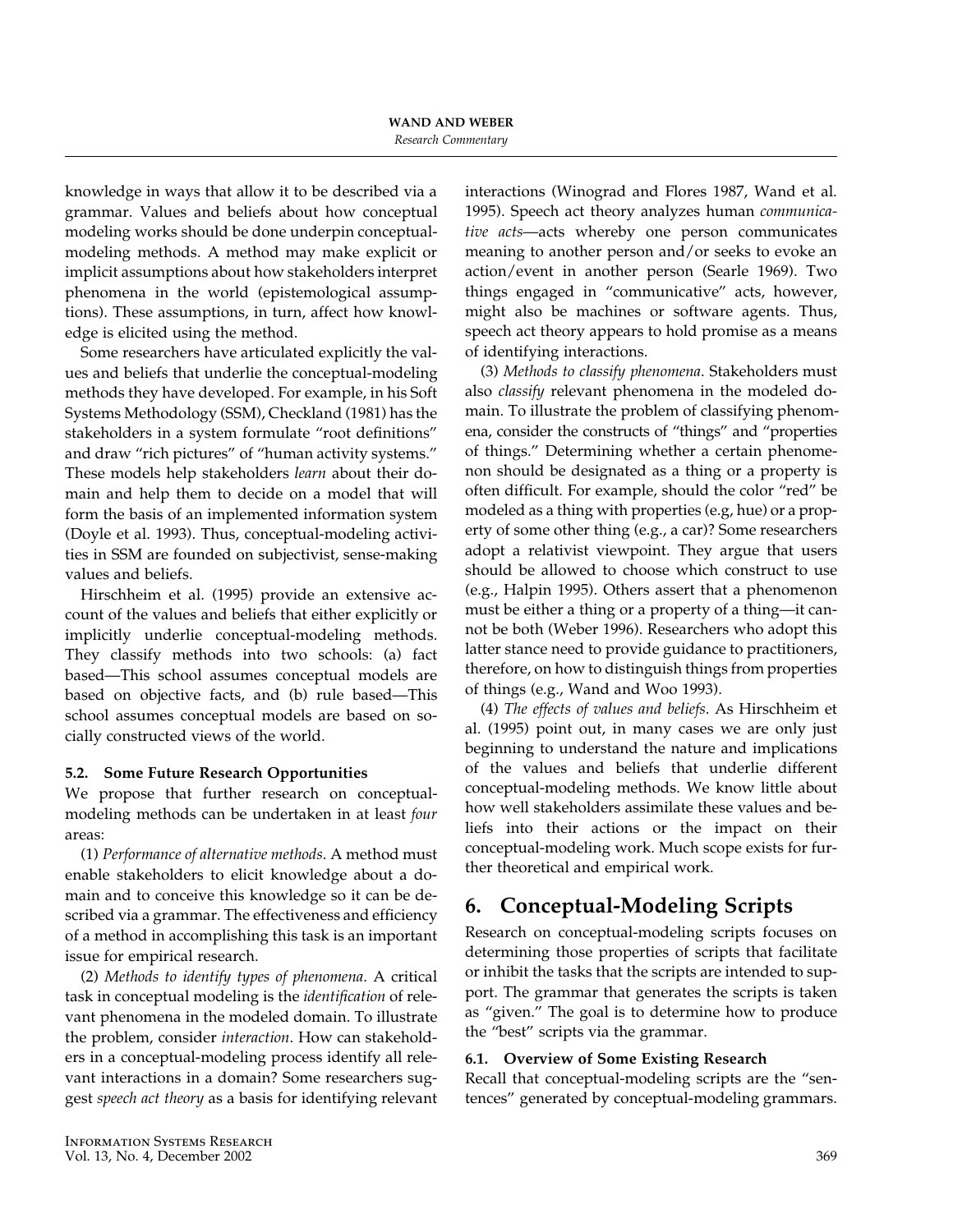Like sentences in spoken English, the same information may be conveyed in different ways. Research on scripts is akin to investigating whether certain properties of English sentences facilitate or inhibit comprehension of real-world phenomena among English speakers. For example, a sentence framed in the passive voice often communicates less well than a sentence framed in the active voice, even though both capture the same semantics.

There is a paucity of research on conceptualmodeling scripts. Perhaps the closest related work focuses on *metrics* for evaluating the quality of conceptual models. For example, Moody and Shanks (1998) propose a number of "quality factors" to evaluate conceptual models—completeness, integrity, feasibility, understandability, correctness, simplicity, integration, and implementability. Lindland et al. (1994) evaluate conceptual models using three bases: (a) syntactic quality—the extent to which the model conforms to the rules of the modeling grammar; (b) semantic quality the extent to which the model provides a valid and complete representation of a domain; and (c) pragmatic quality—the extent to which users can comprehend the model. Kesh (1995) proposes another set of quality factors based on "behavior" (usability, maintainability, accuracy, performance) and "ontology" (suitability, soundness, consistency, conciseness, completeness, cohesiveness, validity).

One problem with the above research is that the different lists of quality factors need to be reconciled. A second problem is that the research confounds scriptquality factors with (a) the process of generating a conceptual model and (b) the capabilities of the conceptual-modeling grammar used. Nonetheless, the research follows the approach we advocate—namely, to first identify the properties of scripts that might impact users and then to theorize about these properties. In addition, consistent with prior quality research, the research recognizes that different properties of scripts may become more or less salient depending on the task and stakeholder involved.

### **6.2. Some Future Research Opportunities**

A script might not be effective for two reasons. First, it might not be a good representation of the script creator's conception of the phenomena to be modeled. Second, a "reader" of the script might not be able to create a "correct" conception of the phenomena the script is intended to convey. These two reasons match Norman's (1986) "Gulf of Execution" and "Gulf of Evaluation." These gulfs arise due to complex interactions between the grammar's characteristics, the task requirements, the script creator's characteristics (e,g., modeling experience and cognitive abilities), and the script interpreter's characteristics (e.g., prior exposure to conceptual models). The study of such gulfs forms one basis for future research on scripts.

More specifically, however, we propose that future research on scripts can be done in at least *four* areas.

(1) *Intragrammar evaluation of scripts.* Often a grammar can be used to generate several scripts to describe the same phenomena. Competing scripts could then be evaluated to determine which one better supports the task at hand. For example, data-flow diagrams with alternative "levellings" are "informationally equivalent" (i.e., they represent the same set of domain semantics). Nonetheless, they might differ in their ability to support a particular task that a stakeholder has to complete. Similarly, physical rearrangement of the entities and relationships in an entity-relationship diagram can affect stakeholders' comprehension of the diagram.

(2) *Intergrammar evaluation of scripts*. Two or more grammars might be used to generate alternative scripts that are intended to describe the same phenomena. The competing scripts can be evaluated to determine which one better supports the task at hand. Again, the competing scripts are assumed to be "informationally equivalent."

(3) *Evaluation of multigrammar scripts*. When multiple grammars are employed, it might be possible to generate alternative scripts to describe the same phenomena with at least one of the grammars in the combination used to generate different representations. Such alternative representations need to be evaluated.

(4) *Theoretical analyses*. The above three streams of research require a theory to facilitate understanding and predicting how humans use scripts to accomplish various tasks. Such a theory would identify the properties of scripts that impact stakeholder performance. As well, it would serve to generate a set of mutually independent criteria for script evaluation. For the most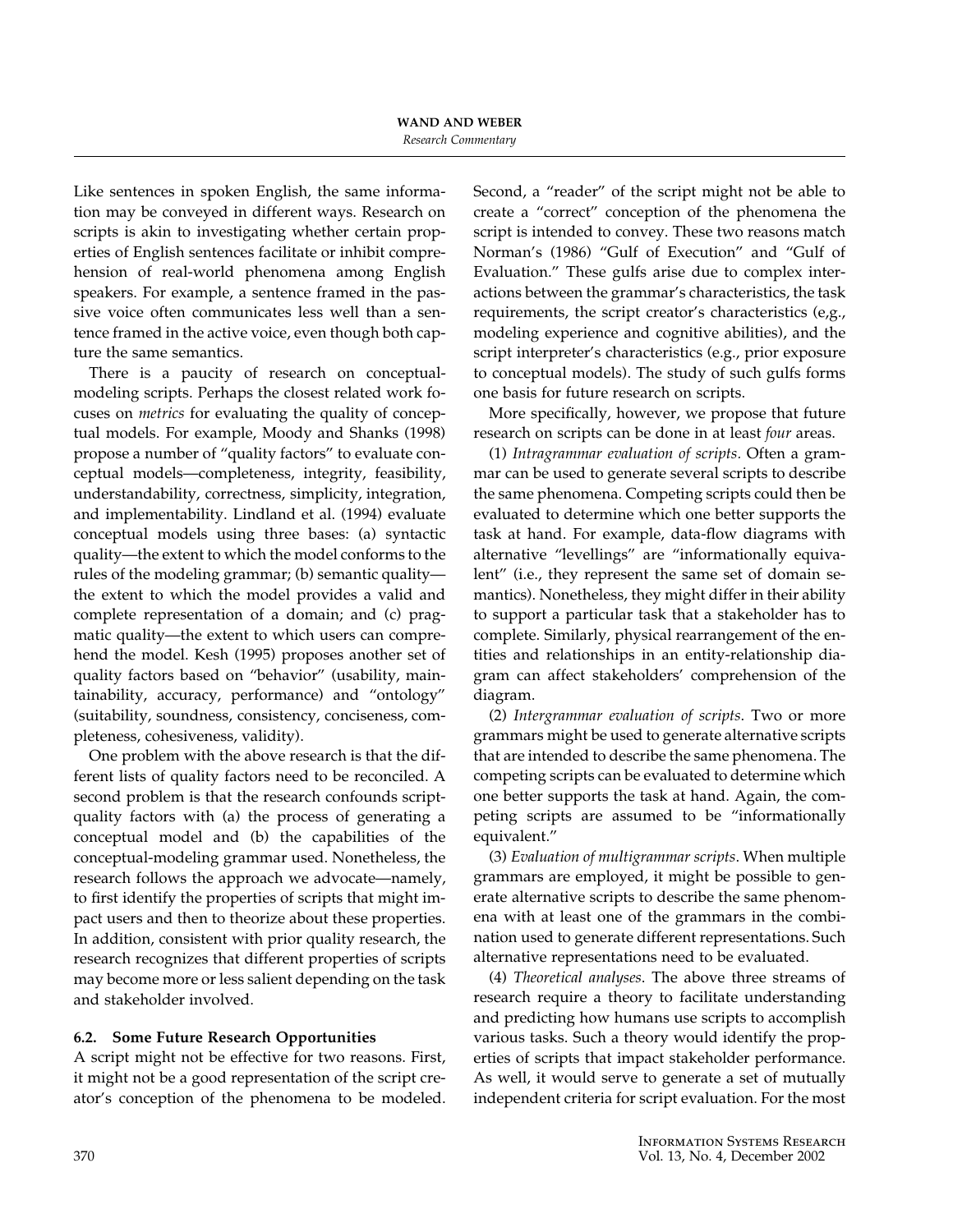part, the scripts generated using grammars are diagrammatic in nature. In this light, theories of diagrammatic reasoning (e.g., Larkin and Simon 1987) provide one possible base. As we indicated in §4.2 above, Kim et al. (2000) used such theories to evaluate the scripts produced using different object-oriented grammars. Theories of mental models (e.g., Gentner and Stevens 1983, Mayer and Gallini 1990) also might be used. These theories predict that good "illustrations" clearly show (a) the system's topology (components of the system) and (b) the behavior of components and interactions among components.

# **7. Conceptual Modeling in Context**

Creation and use of conceptual models are undertaken within a particular context (e.g., organizational and task context). We need to understand better how the context affects modeling work and, in turn, how modeling and use of models affect elements of the context.

### **7.1. Overview of Some Existing Research**

As we indicated in §3, we will focus on just three elements of the context—individual difference factors, task factors, and social agenda factors.

**7.1.1. Individual Contextual Factors.** Batra and Davis (1992), Sutcliffe and Maiden (1992), and Shanks (1997) have investigated novice versus expert behavior in conceptual-modeling tasks. They found that (a) experts spend more time trying to develop a holistic understanding of requirements, (b) experts produce higher-quality solutions in terms of accuracy, completeness, innovativeness, and adaptability, and (c) both experts and novices tend to use individual constructs in a grammar appropriately.

Certain cognitive characteristics of individuals may also bear on the quality of conceptual-modeling work undertaken. For example, Dunn and Grabski (1998) found that field-independent individuals (those who could disembed objects from their greater context) performed better at conceptual-modeling tasks than fielddependent individuals (those who encounter difficulty when they have to disembed objects from their greater context).

**7.1.2. Task Contextual Factors.** As we noted above, grammars, methods, and scripts are likely to

porting different tasks. Some work has been done already to identify which grammars are best suited to different types of tasks. For example, based on Vessey's (1991) cognitive-fit theory, Agarwal et al. (1999) predicted that users of object-oriented grammars would perform better on comprehension tasks that focussed primarily on *structure* and that users of data-flow grammars would perform better on comprehension tasks that focussed primarily on *behavior*. Empirically, they obtained mixed support for their predictions.

have differential strengths and weaknesses in sup-

**7.1.3. Social Agenda Factors.** As noted in §5.1 above, some preliminary research has been done on the values and beliefs associated with conceptual modeling and how they might impact the modeling process. This research was motivated in part by the positivist-interpretivist debates that occurred in the information systems field throughout the 1980s and 1990s (e.g., Nissen et al. 1991). Many existing grammars and methods were criticized because (a) supposedly they implied a realist view of the world, and (b) they adopted positivistic, nomothetic, means-end values and beliefs about the nature of the world. On the other hand, interpretivists argued that perceptions about the world were a social construction. The phenomena to be modeled, therefore, were "created" not "discovered." Indeed, some interpretivists contended that conceptual-modeling grammars and methods helped *generate* or *create* the worlds perceived by stakeholders.

An important outcome of this research was a recognition of the need to better understand the social context in which modeling was conducted or models used. Hirschheim et al. (1995) used Burrell and Morgan's (1979) framework to suggest four social contexts:

(1) *Functionalist.* Functionalists are realists who seek to account for an independent world using positivistic methods. They search for order in an objective world.

(2) *Social Relativist.* Social relativists seek to account for the subjective worlds created by humans. They use interpretive methods to analyze these worlds.

(3) *Radical Structuralist.* Radical structuralists seek out economic and power structures that they believe have objective, independent existence in the worlds they study. They focus on ways to replace these structures with "better" economic and social orders.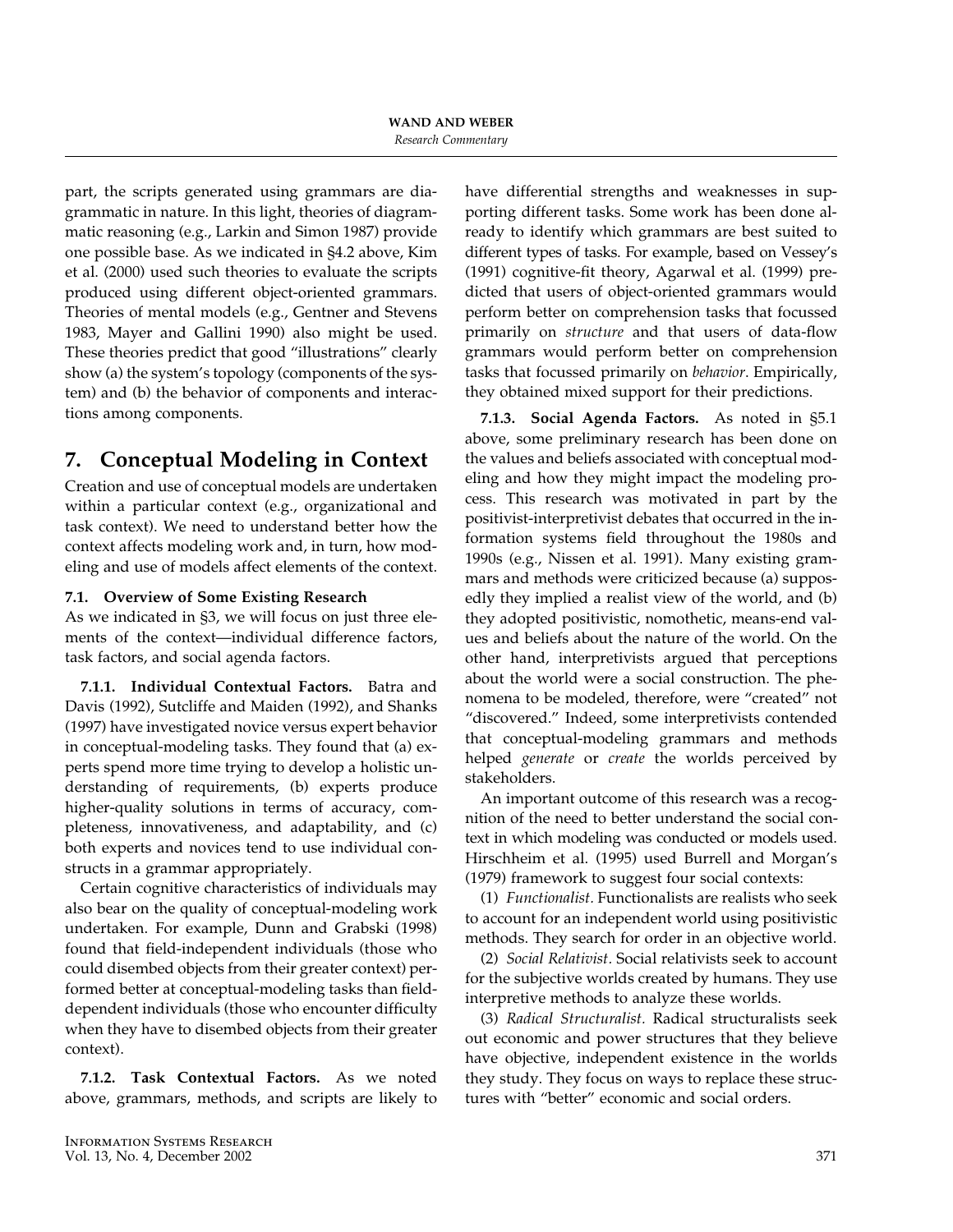(4) *Neohumanist.* Neohumanists focus on change, participation, emancipation, and the realization of human potential. They strive to mitigate factors that prevent humans from reaching their full potential (e.g., social constraints and unequal power distributions).

Hirschheim et al. (1995) provide an extensive account of how they believe these four contexts have impacted the development of conceptual-modeling grammars and methods and their likely effects on the ways grammars, methods, and scripts will be used in practice.

### **7.2.** Some Future Research Opportunities

The three contextual factors we have examined above also provide a basis for articulating the sorts of future research that might be undertaken on context.

**7.2.1. Individual Contextual Factors.** At least *three* types of research might be undertaken on individual contextual factors:

(1) *Improving individuals' performance*. The goals of expert-novice difference research have been to (a) develop better training and education to support conceptual modeling, (b) develop appropriate knowledge-based support tools, and (c) improve conceptual-modeling grammars and methods to mitigate limitations observed in expert and novice behaviors. Little research has been done so far, however; hence, substantial research opportunities remain. For example, knowledgebased tools might be built to prevent modelers using the relationship construct incorrectly (Batra et al. 1990). Similarly, methods might be articulated in more detail to provide better guidance to modelers on how multiple grammars should be used in concert to produce high-quality scripts to represent a domain.

(2) *Studying the effects of cognitive characteristics*. Both script creation and interpretation sometimes involve high levels of cognitive complexity for modelers and users of scripts. Future research might investigate whether certain types of cognitive variables are salient to task outcomes that occur. For example, whether users of scripts are field-dependent or field-independent individuals might impact their ability to elicit the semantics represented by a script.

(3) *Studying the effects of personality characteristics*. The social context in which conceptual modelers work is sometimes difficult. For example, stakeholders in a

system may have conflicting goals, or the system requirements may be uncertain and require careful discernment. Thus, the social skills that conceptual modellers possess (e.g., their ability to develop rapport with the users of a system) may affect the outcomes that arise. Little is known about how a script creator's or script reader's personality characteristics impact performance during conceptual-modeling tasks.

**7.2.2. Task Contextual Factors.** Conceptual-modeling grammars, methods, and scripts need to be examined systematically in the context of different information systems tasks: development, implementation, use, and maintenance. For example, can conceptual models play a useful role when analysts must evaluate whether an enterprise resource-planning package meets the needs of their organization? If so, what role? What types of models (e.g., models that focus on static phenomena or models that focus on dynamic phenomena) are best suited to that role? Similarly, are conceptual models useful when end users query a database using SQL? If yes, what types of models (e.g., those that are "pure" conceptual models or those that manifest some of the data-modeling decisions that have been made) are best suited to that role?

**7.2.3. Social Agenda Factors.** At least *four* types of research might be undertaken on social agenda factors:

(1) *Studying underlying values and beliefs*. Much research needs to be done on the values and beliefs that underlie conceptual-modeling work. In this regard, Hirschheim et al.'s (1995) analysis opens up several rich opportunities. For example, how well do Burrell and Morgan's (1979) "paradigms" characterize conceptualmodeling work done in practice? Do the stakeholders in a conceptual-modeling exercise tend to operate from a functionalist perspective or some other perspective? Do certain perspectives tend to dominate under different circumstances?

(2) *Effects of adopting alternative perspectives*. Little is known about the effects of adopting each paradigmatic perspective on conceptual modeling. For example, does adoption of a social-relativist perspective during model construction lead to better outcomes than other perspectives? Should the choice of perspective be contingent on the task?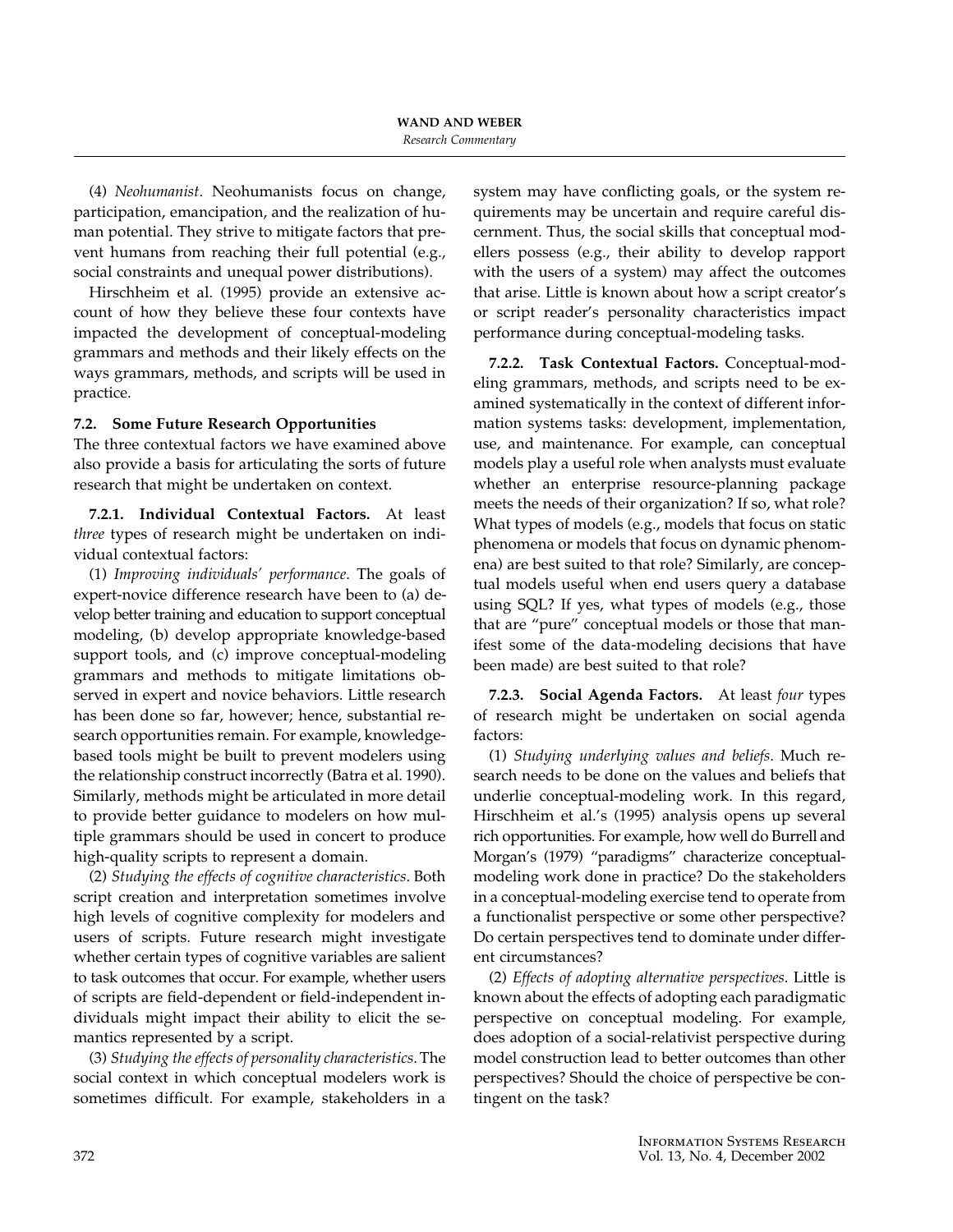#### **WAND AND WEBER**

#### *Research Commentary*

#### **Table 2 Summary of Research Opportunities on Conceptual Modeling**

| <b>Research Framework Element</b>                                                             | Some Research Opportunities                                                                                                                                                                                                                                                                                                                                                                                                                                                                                                                                                                                                                                                                                                                                                                                                                                                                                                             |  |
|-----------------------------------------------------------------------------------------------|-----------------------------------------------------------------------------------------------------------------------------------------------------------------------------------------------------------------------------------------------------------------------------------------------------------------------------------------------------------------------------------------------------------------------------------------------------------------------------------------------------------------------------------------------------------------------------------------------------------------------------------------------------------------------------------------------------------------------------------------------------------------------------------------------------------------------------------------------------------------------------------------------------------------------------------------|--|
| Conceptual-modeling grammars                                                                  | • Evaluating ontologies based on empirical testing of their predictions<br>Evaluating grammars for ontological expressiveness<br>٠<br>Assigning ontological meaning to constructs of design grammars and generating ontologically motivated<br>modeling rules<br>Resolving outstanding ontological problems that impact conceptual modeling—e.g., nature of the part-of<br>relationship<br>Empirically testing predicted strengths and weaknesses in new and existing grammars based on their<br>ontological expressiveness<br>Determining which combinations of grammars best support users who undertake conceptual-modeling work<br>Empirically testing the predicted implications of construct deficit and overload in grammars                                                                                                                                                                                                     |  |
| Conceptual-modeling methods                                                                   | Evaluating how well different methods allow users to elicit and model critical domain knowledge<br>Developing procedures to assist users of a grammar to identify and classify phenomena according to the<br>grammar's constructs<br>Determining the beliefs and values that underlie different methods and evaluating the consequences of these<br>beliefs and values for practice                                                                                                                                                                                                                                                                                                                                                                                                                                                                                                                                                     |  |
| Conceptual-modeling scripts                                                                   | Evaluating competing scripts generated via the same grammar to describe some phenomenon<br>Evaluating competing scripts generated via different grammars to describe the same phenomenon<br>Evaluating different combinations of scripts to determine which combination best supports the task at hand<br>Developing theory to predict and understand how humans use scripts to accomplish various tasks                                                                                                                                                                                                                                                                                                                                                                                                                                                                                                                                |  |
| Conceptual-modeling context<br>• individual differences<br>task<br>$\bullet$<br>social agenda | Development of knowledge-based tools to support conceptual modeling<br>Predicting which cognitive and personality variables bear on a user's ability to undertake conceptual-<br>modeling work<br>Predicting and testing empirically which social skills affect the outcomes of conceptual-modeling tasks<br>Evaluating the strengths and weaknesses of conceptual-modeling grammars, methods, and scripts in the<br>context of different tasks<br>Understanding which values and beliefs underlie conceptual-modeling work in practice<br>Determining the costs and benefits of adopting different values and beliefs when undertaking conceptual-<br>modeling work<br>Articulating detailed conceptual-modeling procedures that are congruent with different beliefs and values<br>٠<br>Understanding how existing conceptual-modeling grammars and methods facilitate conceptual-modeling<br>work under different values and beliefs |  |

(3) *Developing methods to support perspectives*. Different paradigmatic perspectives might call for different modeling procedures. For example, Hirschheim et al. (1995) indicate the broad methods, values, and beliefs that should underlie modeling under social relativism. The detailed procedures to be used, however, have not been articulated.

(4) *Fit between perspectives and grammars and methods*. Little is known about how well existing grammars and methods support conceptual-modeling work under each paradigmatic perspective. For example, is the entity-relationship grammar better suited to a func-

tionalist perspective to conceptual modeling or a radical-structuralist perspective?

# **8. Conclusions**

Our analysis above was motivated by the question: *How can we model the world to better facilitate our developing, implementing, using, and maintaining more valuable information systems?* Table 2 summarizes the research opportunities we have identified to help answer this question. We reiterate that they are indicative rather than complete. Nevertheless, we hope they are sufficient to show the rich, exciting possibilities that exist.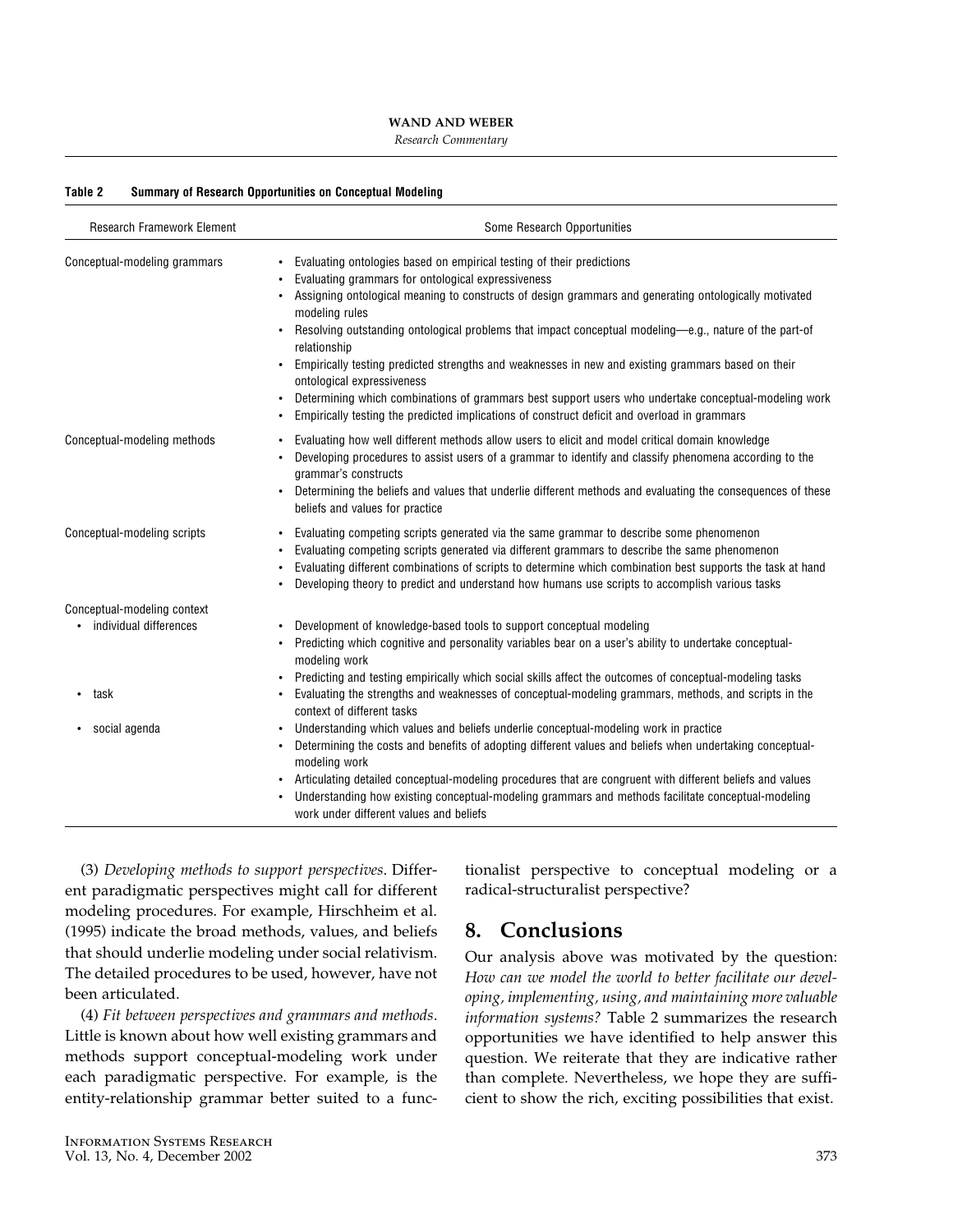There are other avenues for research on conceptual modeling that we have not explored, such as (1) linking conceptual-modeling research to work on ontologies in knowledge representation (Sowa 1999), (2) studying the conceptual-modeling needs of new applications like knowledge-management systems, and (3) studying conceptual-modeling methods for projects involving multiple organizations. These also provide fruitful opportunities for further research.

### **Acknowledgments**

This research was funded in part by the School of Commerce Research Fund, The University of Queensland, and the Natural Sciences and Engineering and Social Sciences and Humanities Research Councils of Canada. The authors thank Izak Benbasat for comments on an earlier version of this paper.

#### **References**

- Agarwal, R., P. De, A. P. Sinha. 1999. Comprehending object and process models: An empirical study. *IEEE Trans. Software Engrg.* **25**(4) 541–556.
- ——, A. Sinha, M. Tanniru. 1996. Cognitive fit in requirements engineering: A study of object and process models. *J. Management Inform. Systems* **13**(2) 137–162.
- Anderson, J. R. 1983. *The Architecture of Cognition*. Harvard University Press, Cambridge, MA.
- ——. 1995. *Learning and Memory: An Integrated Approach*. Wiley, New York.
- Artale, A., E. Franconi, N. Guarino, L. Pazzi. 1996. Part-whole relations in object-centered systems: An overview. *Data & Knowledge Engrg* **20** 347–383.
- Ashenhurst, R. L. 1996. Ontological aspects of information modeling. *Minds and Machines* **6** 287–394.
- Auramaki, E., E. Lehtinen, K. Lyytinen. 1988. A speech-act-based office modeling approach. *ACM Trans. Office Inform. Systems* **6**(2) 126–152.
- Basu, A., R. W. Blanning. 2000. A formal approach to workflow analysis. *Inform. Systems Res.* **11**(1) 17–36.
- Batra, D., J. G. Davis. 1992. Conceptual data modeling in database design: Similarities and differences between expert and novice designers. *Internat. J. Man-Machine Stud.* **37** 83–101.
- -, G. M. Marakas. 1995. Conceptual data modeling in theory and practice. *Euro. J. Inform. Systems* **4** 185–193.
- ——, J. A. Hoffer, R. P. Bostrom. 1990. Comparing representations with relational and EER models. *Comm. ACM* **33** 126–139.
- Bodart, F, A. Patel, M. Sim, R. Weber. 2001. Should optional properties be used in conceptual modeling? A theory and three empirical tests. *Inform. Systems Res.* **12**(4).
- Brosey, M., B. Schneiderman. 1978. Two experimental comparisons of relational and hierarchical database models. *Internat. J. Man-Machine Stud.* **10** 625–637.
- Bunge, M. 1977. *Treatise on Basic Philosophy: Volume 3: Ontology I: The Furniture of the World*. Reidel, Boston, MA.
- Burrell, G., G. Morgan. 1979. *Sociological Paradigms and Organisational Analysis: Elements of the Sociology of Corporate Life*. Heinemann, London, U.K.
- Checkland, P. 1981. *Systems Thinking, Systems Practice*. Wiley, Chichester, U.K.
- Chen, P. P. S. 1976. The entity-relationship model: Toward a unified view of data. *ACM Trans. Database Systems* **1**(1) 9–36.
- Chisholm, R. M. 1996. *A Realistic Theory of Categories—An Essay on Ontology*. Cambridge University Press, Cambridge, U.K.
- Curtis, B., M. I. Kellner, J. Over. 1992. Process modeling. *Comm. ACM* **35**(9) 75–90.
- Doyle, K. G., J. R. G. Wood, A. T. Wood-Harper. 1993. Soft systems and systems engineering: On the use of conceptual models in information systems development. *J. Inform. Systems* **3**(3) 187– 198.
- Dunn, C., S. Grabski. 1998. The effect of field dependence on conceptual modeling performance. *Adv. Accounting Inform. Systems* **6** 65–77.
- Evermann, J., Y. Wand. 2001. Towards ontologically based semantics for UML constructs. *Proc. Internat. Conf. Conceptual Modeling (ER),* Yokohama, Japan.
- Floyd, C. 1986. A comparative evaluation of system development methods. T. W. Olle, H. G. Sol, and A. A. Verrijn-Stuart, eds. *Information System Design Methodologies: Improving the Practice.* North-Holland, Amsterdam, 19–54.
- Gemino, A. 1999. Empirical methods for comparing system analysis modeling techniques. Ph.D. thesis, The University of British Columbia, Vancouver, Canada.
- ——, Y. Wand. 2001. Comparing object oriented with structured analysis techniques in conceptual modeling, Working paper 99-MIS-01, Faculty of Commerce and Business Administration, The University of British Columbia, Vancouver, Canada.
- Gentner, D., A. L. Stevens, eds. 1987. *Mental Models*. Erblaum, Hillsdale, NJ.
- Goldstein, R. C., V. Storey. 1990. Some findings on the intuitiveness of entity-relationship constructs. F. H. Lochovsky, ed., *Entity-Relationship Approach to Database Design.* Elsevier Science Publishers, B. V., North Holland, Amsterdam, 9–23.
- Green, P. M. 1996. An ontological analysis of information systems analysis and design (ISAD) grammars in upper CASE tools. Unpublished Ph.D. thesis, The University of Queensland, Australia.
- ——, M. Rosemann. 2000. Integrated process modeling: An ontological evaluation. *Inform. Sys.* **25**(2) 73–87.
- Halpin, T. A. 1995. *Conceptual Schema and Relational Database Design: A Fact Oriented Approach*, 2nd ed. Prentice-Hall, Sydney, Australia.
- Hirschheim, R., H. Klein, K. Lyytinen. 1995. *Information Systems Development and Data Modeling: Conceptual Foundations and Philosophical Foundations*. Cambridge University Press, Cambridge, U.K.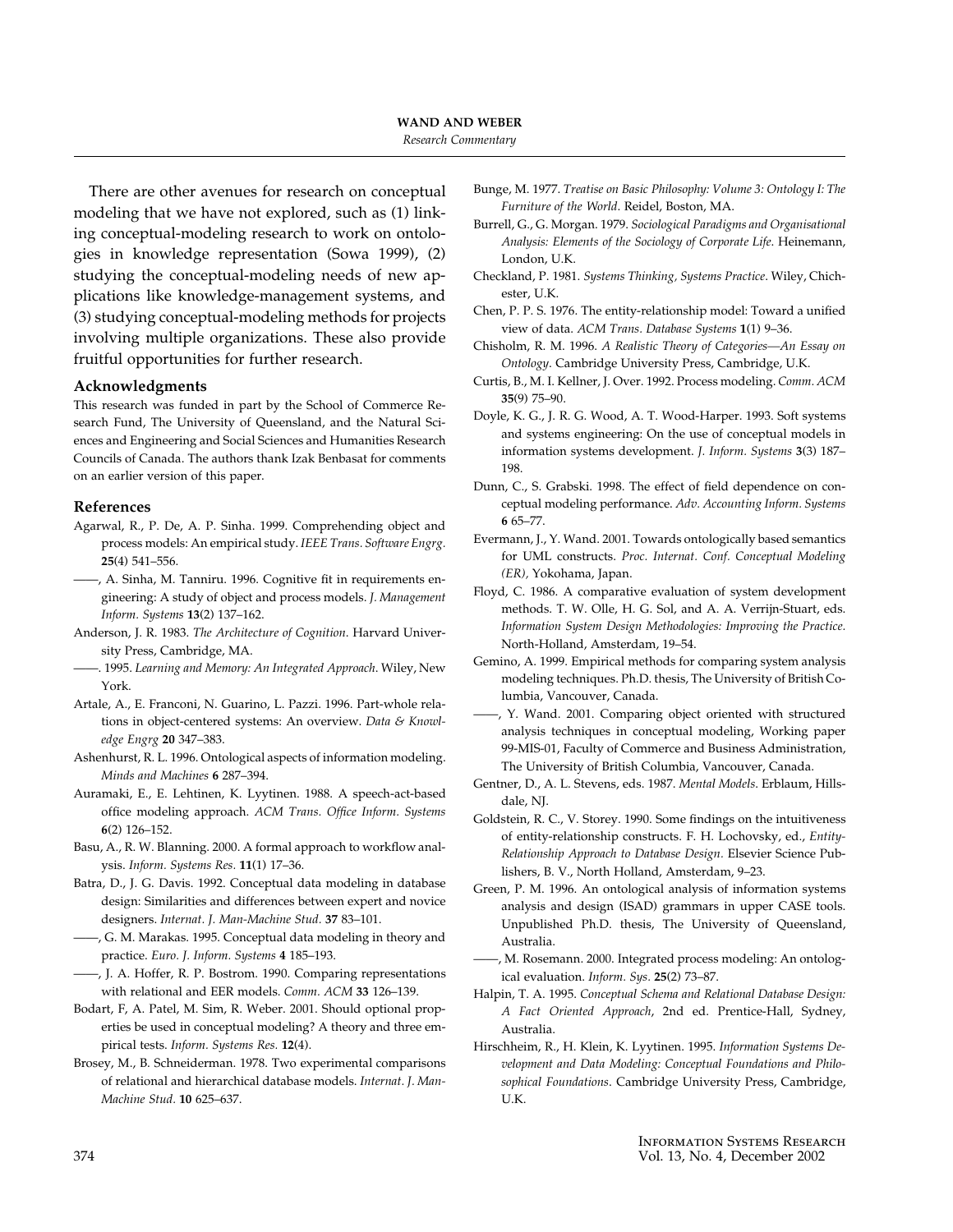- Hitchman, S. 1995. Practitioner perceptions of the use of some semantic concepts in the entity-relationship model. *Euro. J. Inform. Systems* **4** 31–40.
- Hutchins, E. L., J. D. Hollan, D. A. Norman. 1985. Direct manipulation interfaces. *Human-Comput. Interaction* **1** 311–338.
- Jarvenpaa, S. L., J. J. Machesky. 1989. Data analysis and learning: An experimental study of data modeling tools. *Internat. J. Man-Machine Stud.* **31** 367–391.
- Kesh, S. 1995. Evaluating the quality of entity-relationship models. *Inform. Software Tech.* **37**(12) 681–689.
- Kim, J., J. Hahn, H. Hahn. 2000. How do we understand a system with (so) many diagrams? Cognitive integration processes in diagrammatic reasoning. *Inform. Systems Res.* **11**(3) 284–303.
- Kim, Y. G., S. March. 1995. Comparing data modeling formalisms. *Comm. ACM* **38**(4) 103–115.
- Kung, C. H., A. Solvberg. 1986. Activity modeling and behaviour modeling. T. W. Olle, H. G. Sol, and A. A. Verrijn-Stuart, eds. *Information System Design Methodologies: Improving the Practice*. North-Holland, Amsterdam, The Netherlands, 145–171.
- Larkin, J., H. A. Simon. 1987. When a diagram is (sometimes) worth ten thousand words. *Cognitive Sci.* **11**(1) 65–99.
- Lindland, O. I., G. Sindre, A. Sølvberg. 1994. Understanding quality in conceptual modeling. *IEEE Software* **11**(2) 42–49.
- Maier, R. 1996. Benefits and quality of data modeling—Results of an empirical analysis. *Proc. 15th Internat. Conf. Entity-Relationship Approach*, Cottbus, Germany, 245–260.
- Mayer, R. E. 1989. Models for understanding. *Rev. Educational Res.* **59** 43–64.
- ——, J. K. Gallini. 1990. When is an illustration worth a thousand words? *J. Educational Psych.* **82** 715–726.
- Milton, S., E. Kazmierczak. 1999. Enriching the ontological foundations of modeling in information systems. C. N. G. Dampney, ed. *Proc. Inform. Systems Foundations Workshop—Ontology, Semiotics and Practice 1999*, Department of Computing, Macquarie University, Sydney, Australia, 55–65.
- Moody, D. L. 1998. Metrics for evaluating the quality of entity relationship models. *Proc. 17th Internat. Conf. Conceptual Modeling*, Singapore.
- ——, G. Shanks. 1998. Improving the quality of entity-relationship models: An action research programme. *Australian Computer J.* **30** 129–138.
- Mylopoulos, J. 1998. Information modeling in the time of the revolution. *Inform. Systems* **23** 127–155.
- Newell, A., H. A. Simon. 1972. *Human Problem Solving.* Prentice Hall, Englewood Cliffs, NJ.
- Nissen, H.-E., H. K. Klein, R. Hirschheim, eds. 1991. *Information Systems Research: Contemporary Approaches and Emergent Traditions*. North-Holland, Amsterdam, The Netherlands.
- Norman, D. 1986. Cognitive engineering. D. Norman and S. Draper, eds. *User Centered Design: New Perspectives on Human Computer Interaction.* Erlbaum, Hillsdale, NJ, 31–61.
- Oei, J. L. H., L. J. G. T. van Hemmen, E. Falkenberg, S. Brinkkemper. 1982. The meta model hierarchy: A framework for information systems concepts and techniques. Technical Report No. 92–17,

Department of Information Systems, University of Nijmegen, The Netherlands.

- Olle T. W., H. G. Sol, C. J. Tully, eds. 1983. *Information System Design Methodologies: A Feature Analysis*. North-Holland, Amsterdam, The Netherlands.
- ——, ——, A. A. Verrijn-Stuart. 1982. *Information System Design Methodologies: A Comparative Review*. North-Holland, Amsterdam, The Netherlands.
- ——, ——, ——, eds. 1986. *Information System Design Methodologies: Improving the Practice*. North-Holland, Amsterdam, The Netherlands.
- Opdahl, A., B. Henderson-Sellers. 1999. Evaluating and improving OO modeling languages using the BWW-model. C. N. G. Dampney, ed. *Proc. Inform. Systems Foundations Workshop—Ontology, Semiotics and Practice 1999*, Department of Computing, Macquarie University, Sydney, Australia, 31–38.
- ——, ——, F. Barbier. 2001. Ontological analysis of whole-part relationships in OO-models. *Inform. Software Tech.* **43** 387–399.
- Parsons, J. 1996. An information model based on classification theory. *Management Sci.* **42**(10) 1437–1453.
- Paulson, D., Y. Wand. 1992. An automated approach to information systems decomposition. *IEEE Trans. Software Engrg.* **18** 174–189.
- Prietula, M. J., S. T. March. 1991. Form and substance in physical database design: An empirical study. *Inform. Systems Res.* **2** 287– 314.
- Scheer, A.-W. 1999. *Business Process Frameworks*, 2nd ed. Springer, Berlin, Germany.
- Searle, J. 1969. *Speech Acts: An Essay in the Philosophy of Language*. Cambridge University Press, New York.
- Shanks, G. 1997. Conceptual data modeling: An empirical study of expert and novice data modelers. *Australian J. Inform. Systems* **4**(2) 63–73.
- Siau, K. 1996. Empirical studies in information modeling: Interpretation of the object relationship. Unpublished Ph.D. thesis, The University of British Columbia, Vancouver, Canada.
- -, Y. Wand, I. Benbasat. 1995. A psychological study on the use of the relationship concept—Some preliminary findings. J. Iivari, K. Lyytinen, and M. Rossi, eds. *Lecture Notes in Computer Science—Advanced Information Systems Engineering*, 932. Springer-Verlag, Berlin, Heidelberg, Germany, 341–354.
- ——, ——, ——. 1997. The relative importance of structural constraints and surface semantics in information modeling. *Inform. Systems* **22**(2–3) 155–170.
- Soffer, P., B. Golany, D. Dori, Y. Wand. 2001. Modeling off-the-shelf information systems requirements: An ontological approach. *Requirements Engrg.* **6** 183–199.
- Sowa, J. F. 1999. *Knowledge Representation: Logical, Philosophical, and Computational Foundations*. Brooks/Cole, Pacific Grove, CA.
- Stamper, R. 1987. Semantics. R. J. Bolland, R. A. Hirschheim, eds., *Critical Issues in Information Systems Research.* John Wiley and Sons, New York, 43–78.
- Standish Group. 1995. *"Chaos." Report on Information System Development*. <www.standishgroup.com/chaos.html> [version of July 1996].